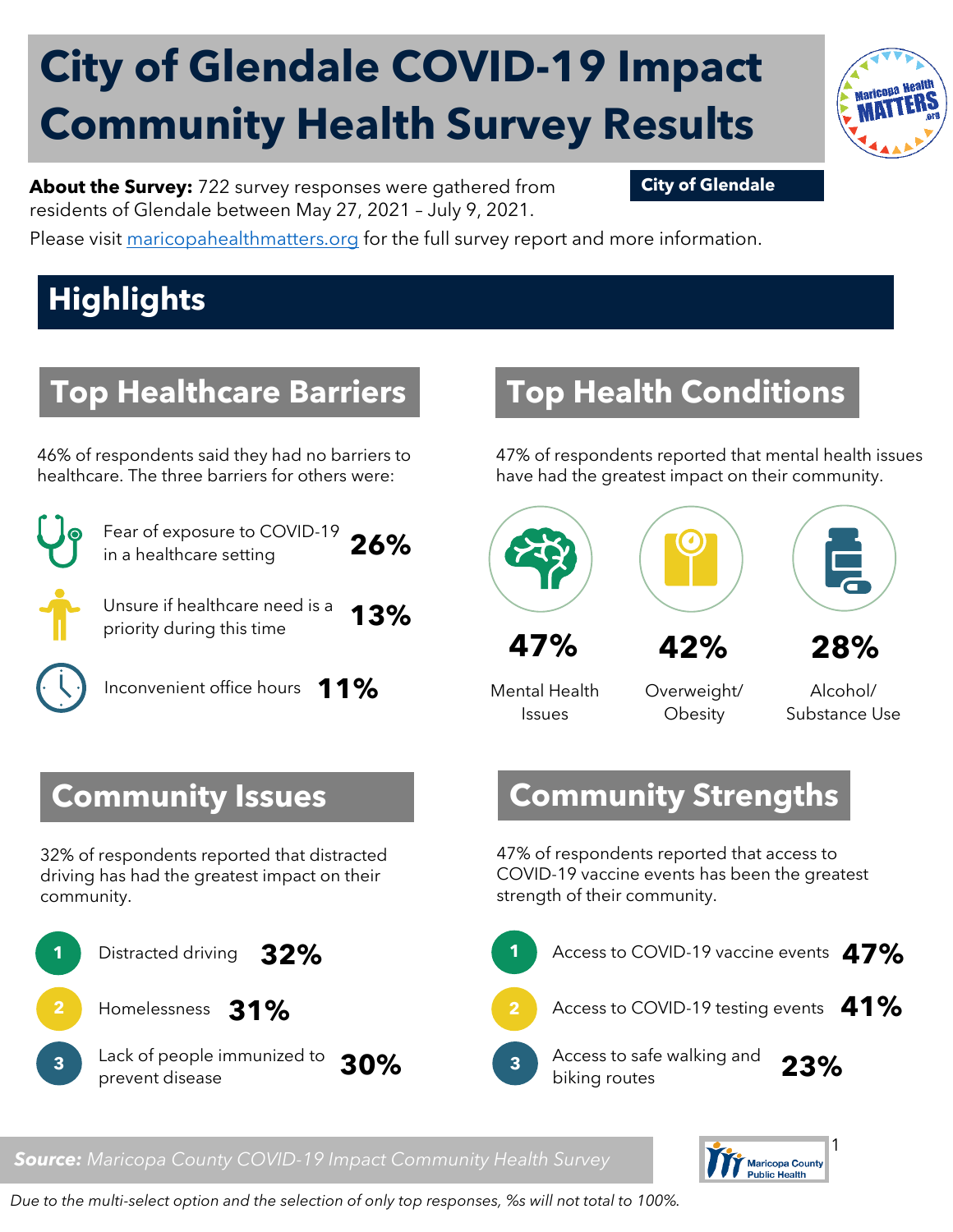### **Health Ratings**

### **Physical Health Mental Health**

Almost **1 in 4** respondents rated their current **physical health** as **worse** compared to their physical health prior to March of 2020.



About **1 in 3** respondents rated their current **mental health** as **worse**  compared to their mental health prior to March of 2020.



#### **Mental Health Care Access**

Over **1 in 3** respondents who sought services to address their mental health were **sometimes or never** able to get the services they needed.



Almost **1 in 4** respondents stated that **assistance with mental health issues**  would have improved overall mental and physical health of their family in the last year.

Top three areas for improvement:



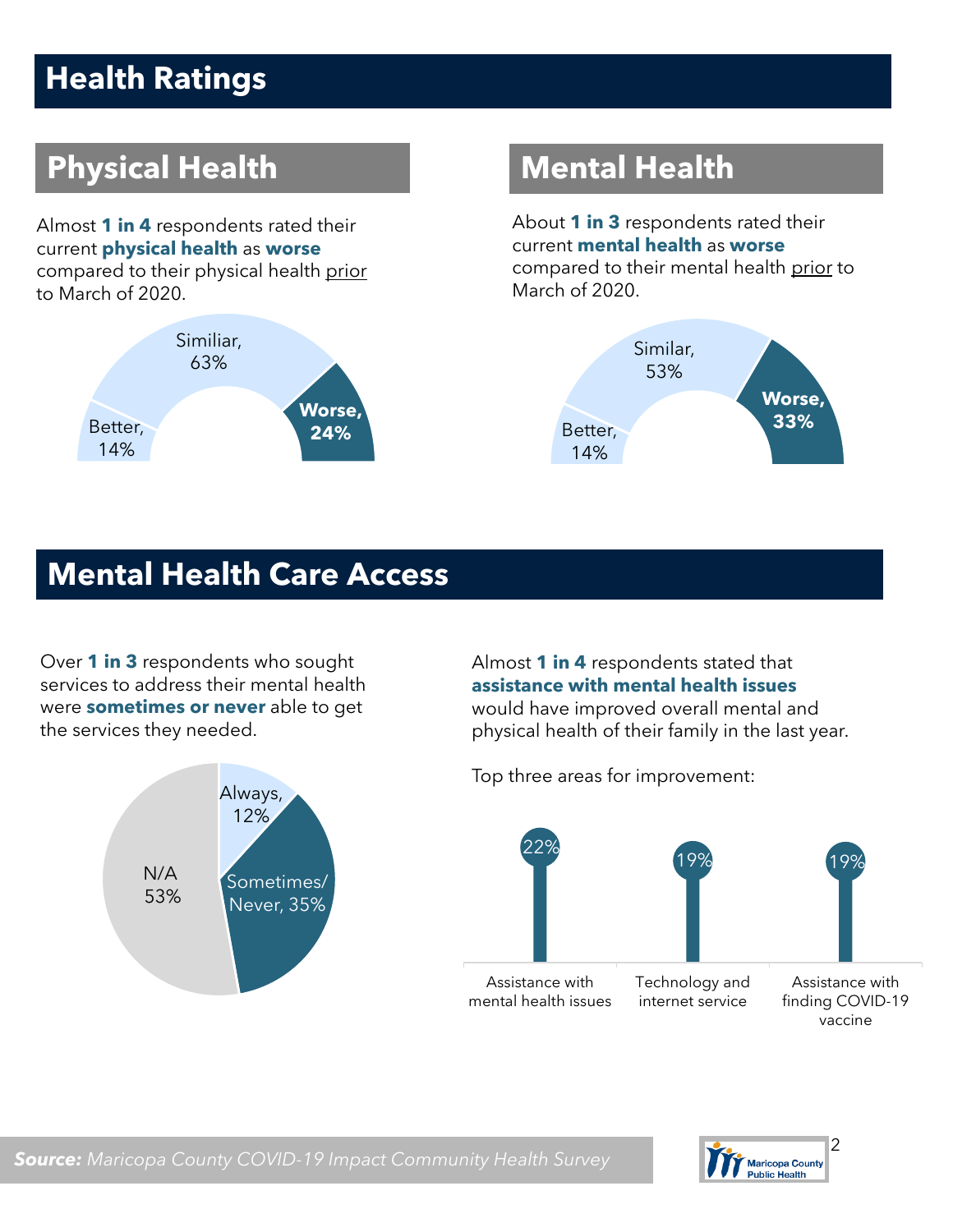#### **Income and Expenses**

Almost **half** of respondents stated that the stimulus check had a **strong/moderate impact** on their living expenses and access to healthcare.



**Since March of 2020**, how was your employment impacted due to the COVID-19 pandemic?



#### **25% of respondents indicated other topics:**

- Retired
- Increased work hours/responsibilities
- Unemployed
- Disability

Maricopa County<br>Public Health

#### *Source: Maricopa County COVID-19 Impact Community Health Survey*

*Due to the multi-select option and the selection of only top responses, %s will not total to 100%.*